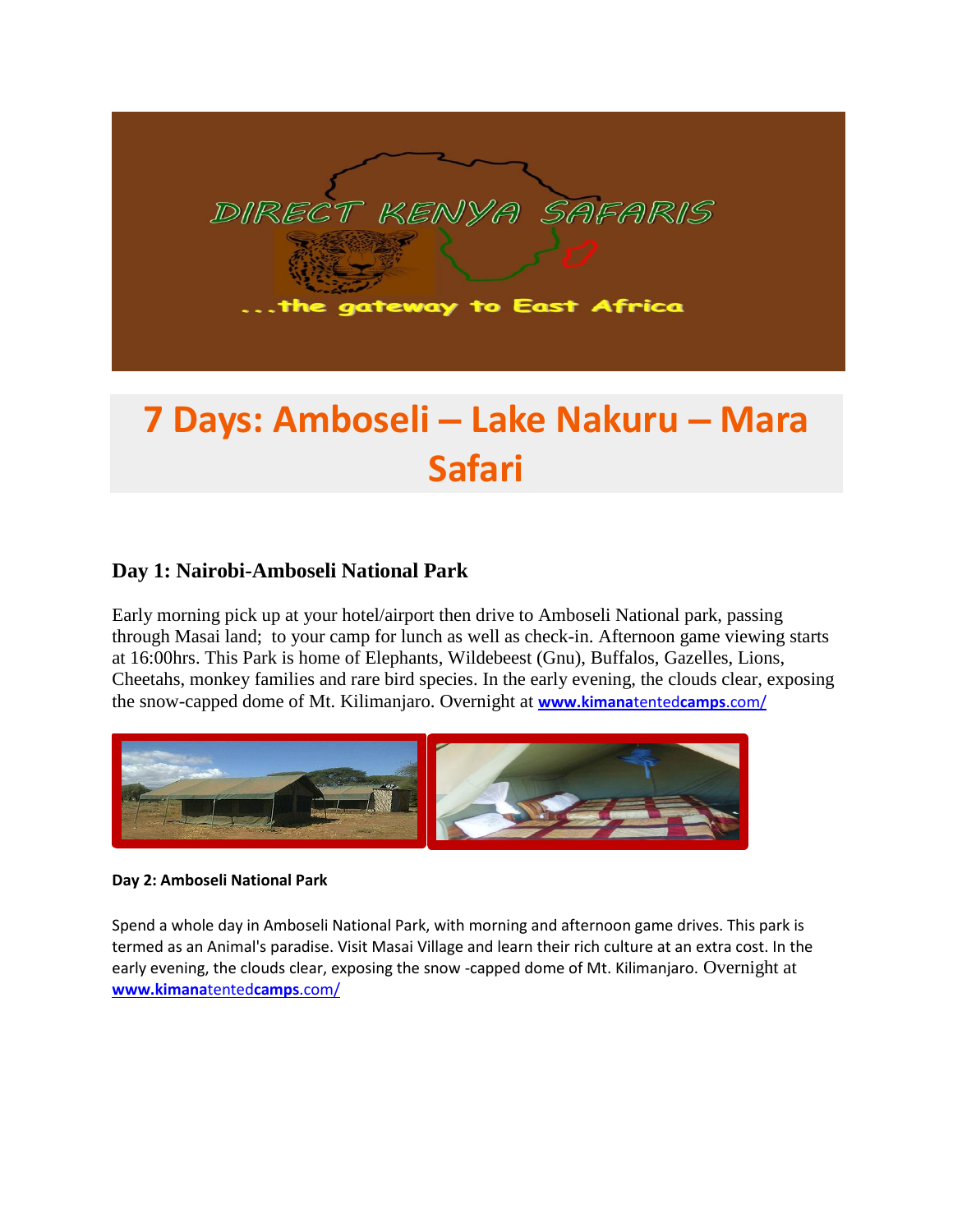

## **Day 3: Amboseli-Lake Nakuru National Park**

Depart for Lake Nakuru National Park after breakfast, arriving in time for lunch at the camp as well as check in. Afternoon game drive takes you to the lake to view Flamingos and pelicans. Also, spot White/Black Rhinos, Rothschild Giraffe, Waterbucks and other kinds of African wildlife. The Lake Forest attracts a wide variety of birds. Overnight at **WCK nakuru guest house**  <https://www.wildlifeclubsofkenya.org/nakuru-hostel.html>



# **Day 4: Lake Nakuru -Masai Mara National Reserve**

Early morning game drive before breakfast then drive along the Great Rift Valley, passing by the extinct volcano of Mount Long'onot en route to Masai Mara Game Reserve to the camp for check in as well for lunch. Afternoon game viewing in this fascinating wildlife paradise with a chance to view; giraffes, elephants, monkeys, leopards, lions, gazelles and different bird's species.Overnight at [www.mountainrockkenya.com/](http://www.mountainrockkenya.com/marasprings/)**marasprings**/



**Day 5: Masai Mara National Reserve**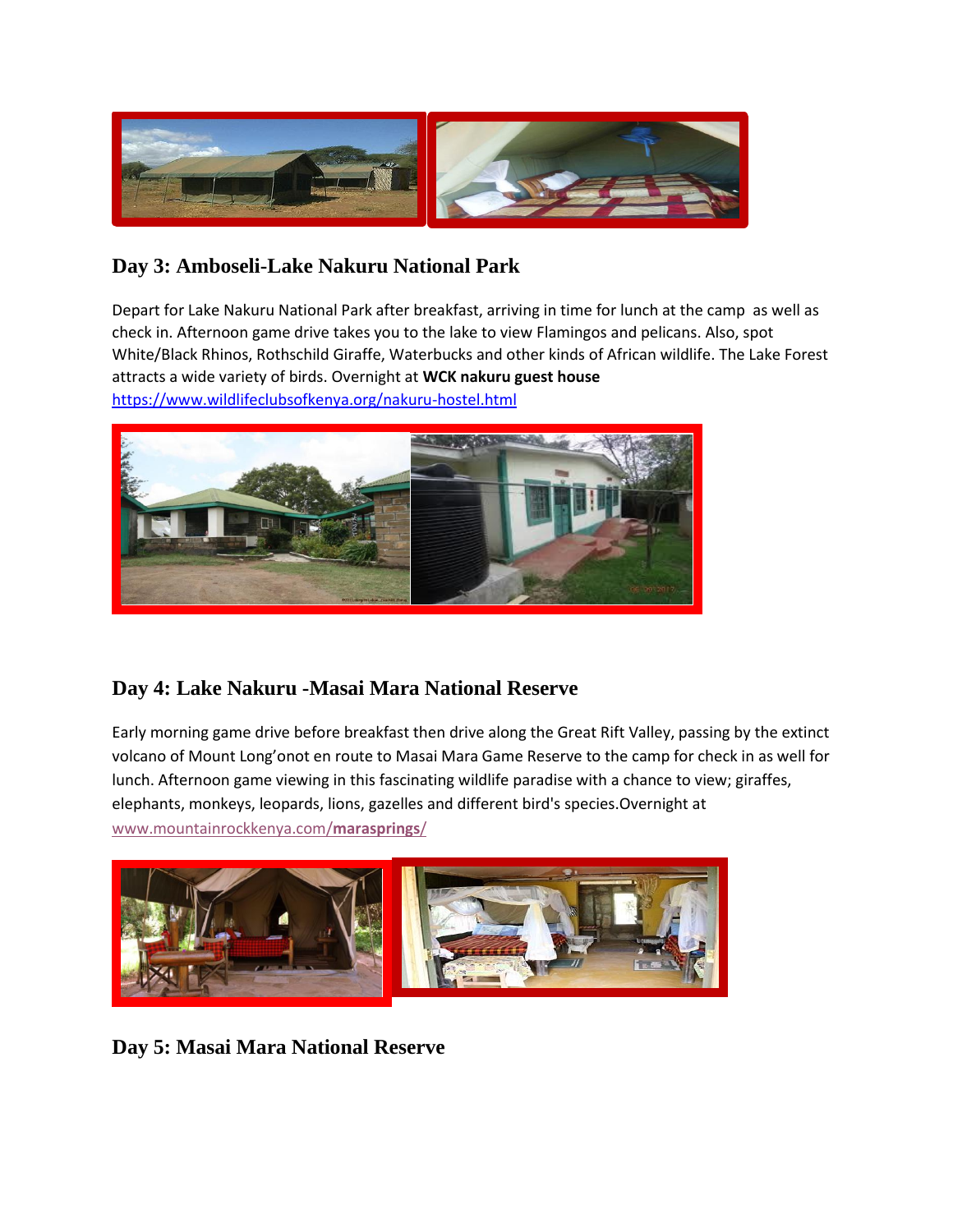Spend a whole day viewing wildlife in Masai Mara Game reserve with morning and afternoon game drives. Have a chance to see the "BIG FIVE": Lion, Elephant, Rhino, Buffalo and Leopard. Wildebeests, Zebras, Cheetahs and Gazelles, other kinds of African wildlife can also be easily spotted. Breakfast, Lunch, dinner and Overnight at [www.mountainrockkenya.com/](http://www.mountainrockkenya.com/marasprings/)**marasprings**/



#### **Day 6: Masai Mara-Lake Naivasha**

After an early breakfast you will have an early morning game drive and later leave the park. You will head to Lake Naivasha and arrive there in the afternoon. You will have an ample time to relax or you can opt to do the boat ride. Dinner and overnight at **fishermans camp -kasuku cottages**  [https://fishermanscamp.co](%0dhttps:/fishermanscamp.co%0d)



## **Day 7: Green crater lake walk-Nairobi**

Breakfast will be at 7.00 am and you will be picked up by your driver at 8.00am. You will arrive at the Green Crater Lake at 9.30am approx and you will begin your morning game walk. The group will walk in a reserve where its possible to get up close to Giraffe and many varieties of antelope. it's a great opportunity for photos. After hot lunch you will drive to Nairobi

End of the tour in Nairobi.

## **TOTAL COST PER PERSON SHARING FOR THE 7 DAYS IS USD 1280**

## **INCLUDED IN THE PACKAGE**

- Accommodation as detailed in the itinerary
- AMREF Flying doctors evacuation cover in East Africa. (In case of emergency)
- All meals noted in the itinerary. Each day generally includes Breakfast, Lunch, and Dinner buffets consisting of both western and local dishes.